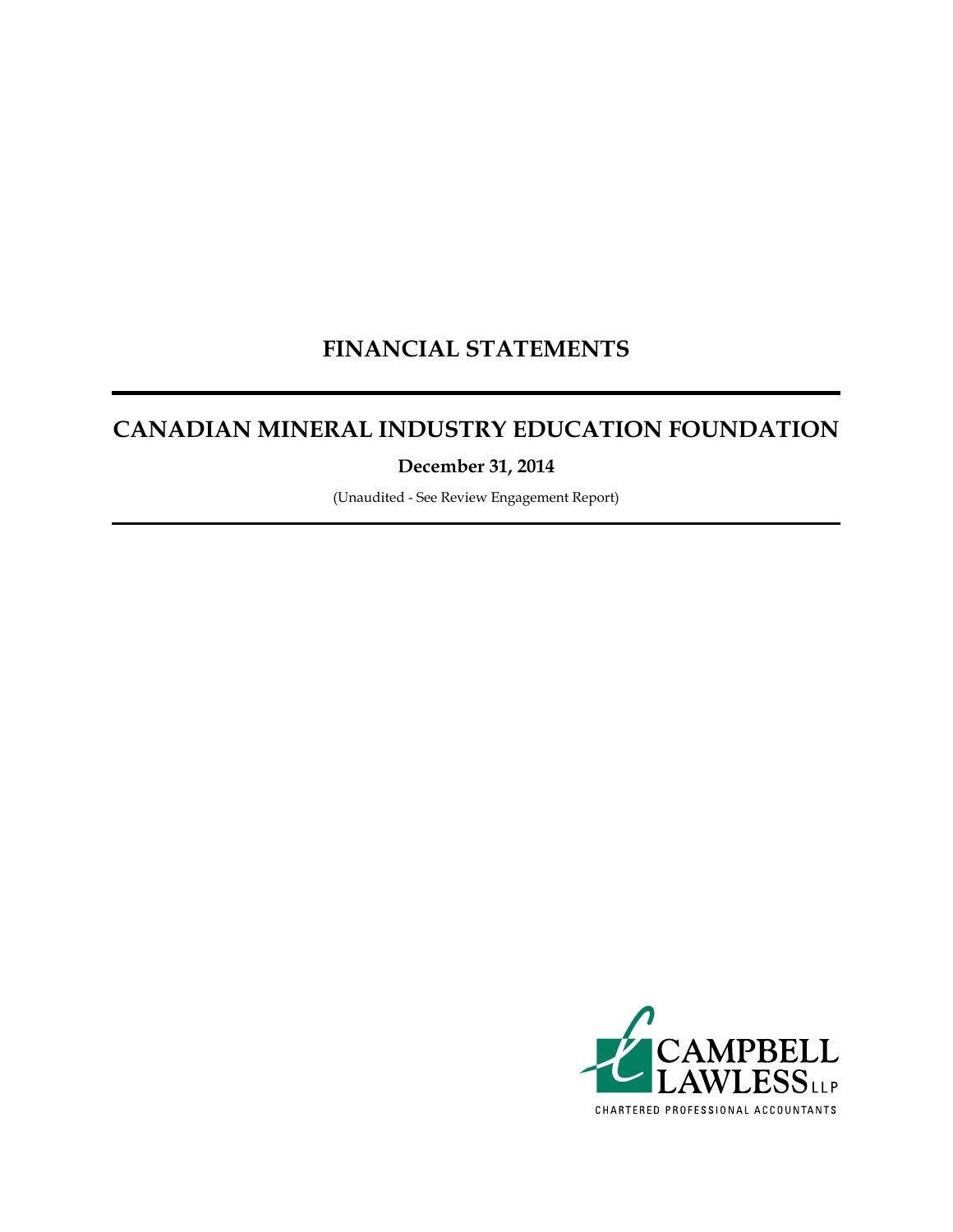December 31, 2014

|                                                   | Page |
|---------------------------------------------------|------|
| <b>REVIEW ENGAGEMENT REPORT</b>                   |      |
| <b>FINANCIAL STATEMENTS</b>                       |      |
| Statement of financial position                   | າ    |
| Statement of operations and changes in net assets | 3    |
| Statement of cash flows                           | 4    |
| Notes to financial statements                     | 5    |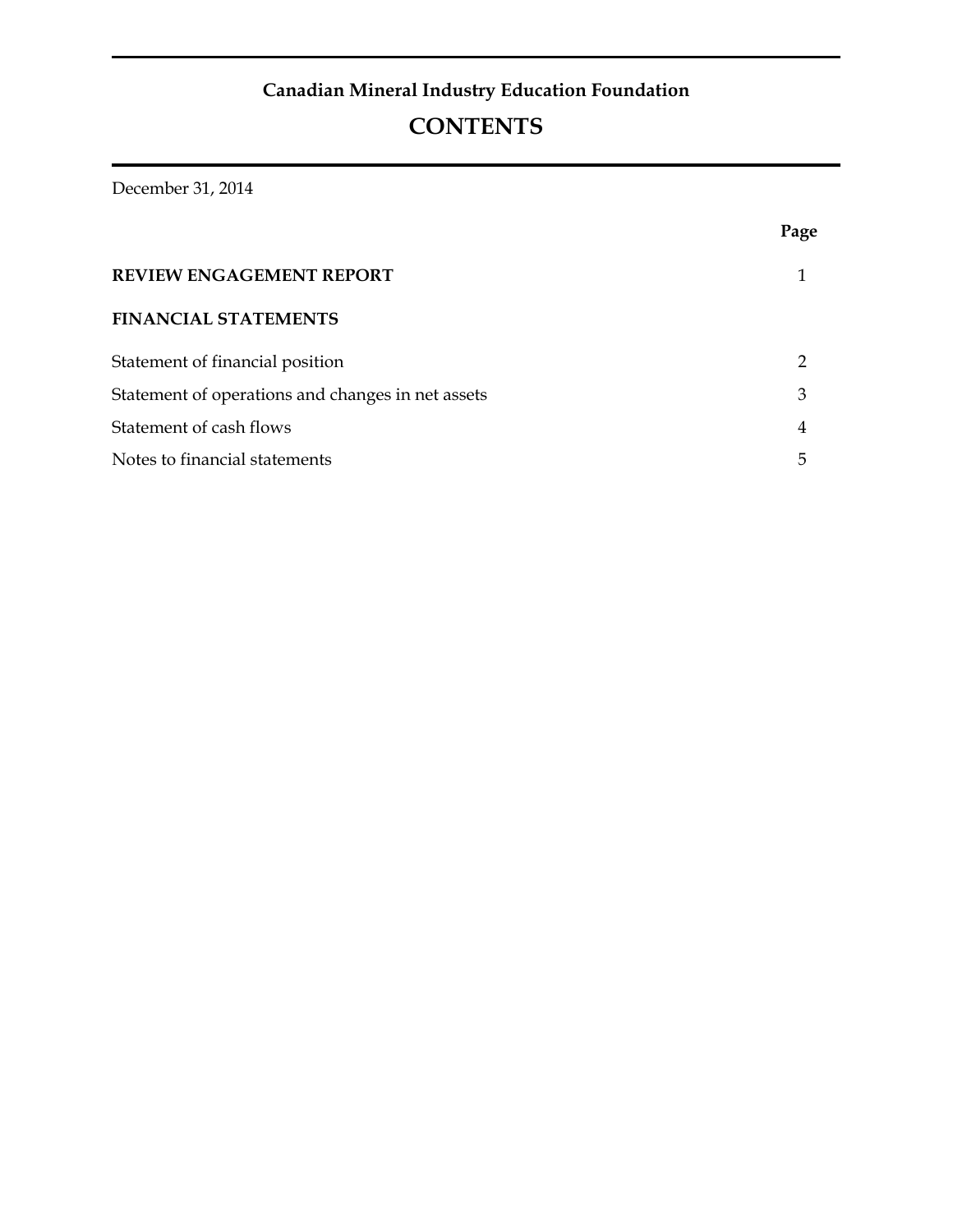

Brian J. Quinlan, CPA, CA Ann M. Donohue, CPA, CA Ryan Knight, CPA, CA

## **REVIEW ENGAGEMENT REPORT**

#### To the Board of Directors of **Canadian Mineral Industry Education Foundation:**

We have reviewed the statement of financial position of **Canadian Mineral Industry Education Foundation** as at December 31, 2014 and the statements of operations and changes in net assets and cash flows for the year then ended. Our review was made in accordance with Canadian generally accepted standards for review engagements and accordingly consisted primarily of inquiry, analytical procedures and discussion related to information supplied to us by the Foundation.

A review does not constitute an audit and consequently we do not express an audit opinion on these financial statements.

#### *Basis for Qualified Opinion*

In common with many charitable organizations, the Foundation derives revenue from donations, the completeness of which is not susceptible of satisfactory review. Accordingly, our review of donation revenue was limited to the amounts recorded in the records of the Foundation and we were not able to determine whether any adjustments might be necessary to donation revenue, deficiency of expenses over revenue, assets and net assets.

#### *Qualified Opinion*

Based on our review, except for the possible effects of the matters described in the Basis for Qualified Opinion paragraph, nothing has come to our attention that causes us to believe that these financial statements are not, in all material respects, in accordance with Canadian accounting standards for not-for-profit organizations.

The prior year figures were audited by another Chartered Professional Accountant.

Campbell Lawless LLP

Toronto, Ontario Chartered Professional Accountants May 11, 2015 Licensed Public Accountants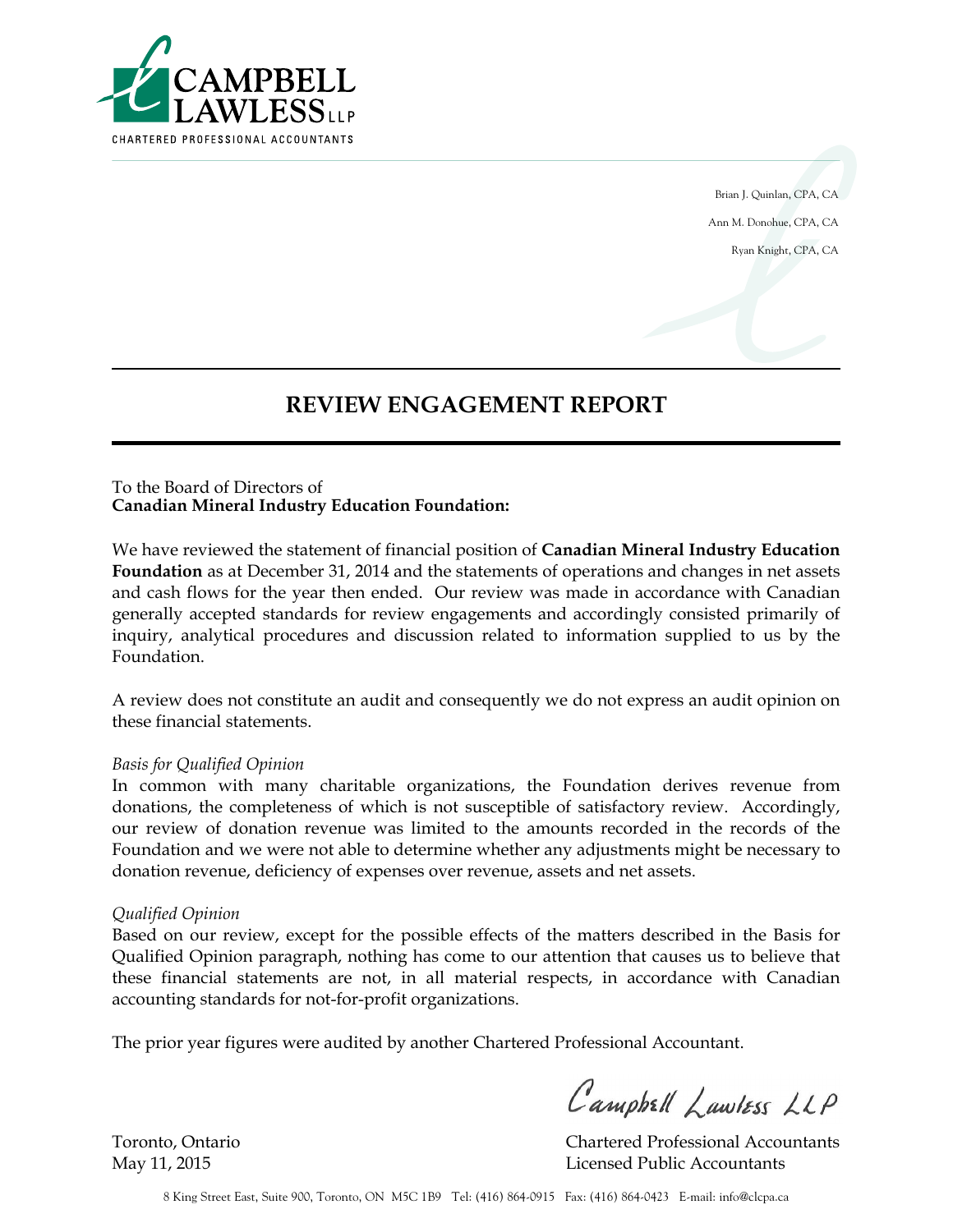## **STATEMENT OF FINANCIAL POSITION**

(Unaudited - See Review Engagement Report)

| December 31                              | 2014    | 2013           |
|------------------------------------------|---------|----------------|
|                                          | \$      | $\mathfrak{S}$ |
| <b>ASSETS</b>                            |         |                |
| Current                                  |         |                |
|                                          |         |                |
| Cash and cash equivalents                | 261,664 | 278,206        |
| Term investments [note 3]                | 198,880 | 203,368        |
|                                          |         |                |
|                                          | 460,544 | 481,574        |
|                                          |         |                |
| <b>LIABILITIES</b>                       |         |                |
| Current                                  |         |                |
| Accounts payable and accrued liabilities | 6,304   | 4,800          |
|                                          |         |                |
| <b>NET ASSETS</b>                        |         |                |
| Reserve for scholarships                 | 454,240 | 476,774        |
|                                          |         |                |
|                                          | 460,544 | 481,574        |
|                                          |         |                |

*see accompanying notes*

On behalf of the Board:

Director Director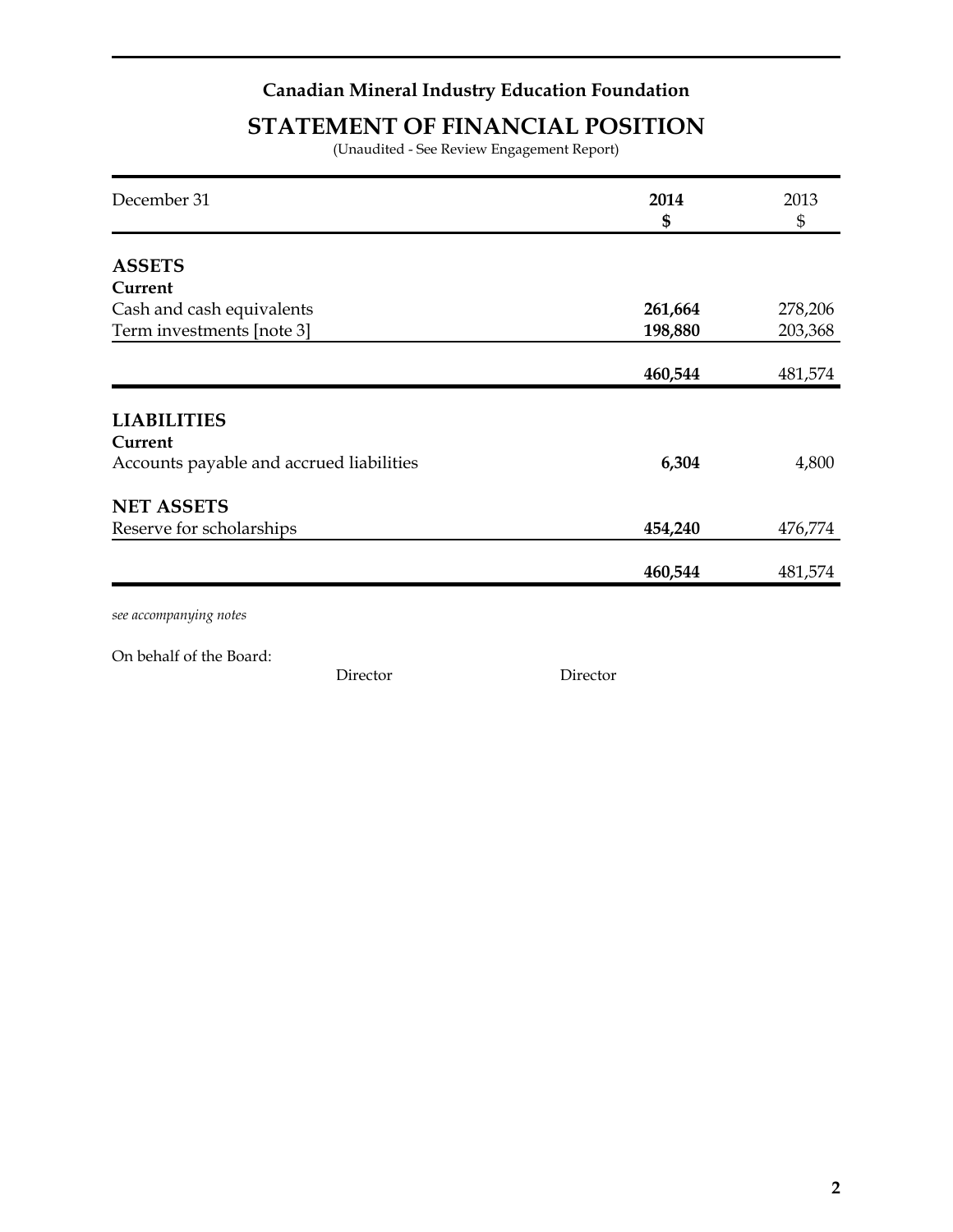## **STATEMENT OF OPERATIONS AND CHANGES IN NET ASSETS**

(Unaudited - See Review Engagement Report)

| Year ended December 31                           | 2014<br>\$ | 2013<br>\$ |
|--------------------------------------------------|------------|------------|
|                                                  |            |            |
| Revenue                                          |            |            |
| Donations [note 4]                               | 226,840    | 197,358    |
| Interest                                         | 6,158      | 7,344      |
|                                                  | 232,998    | 204,702    |
| <b>Expenses</b>                                  |            |            |
| Scholarship awards                               | 242,000    | 235,000    |
| Administrative                                   |            |            |
| Secretarial and accounting honoraria             | 7,000      | 5,000      |
| Professional fees                                | 3,385      | 1,695      |
| Miscellaneous                                    | 3,147      | 3,511      |
|                                                  | 255,532    | 245,206    |
| Deficiency of revenue over expenses for the year | (22, 534)  | (40,504)   |
| Reserve for scholarships, beginning of year      | 476,774    | 517,278    |
| Reserve for scholarships, end of year            | 454,240    | 476,774    |

*see accompanying notes*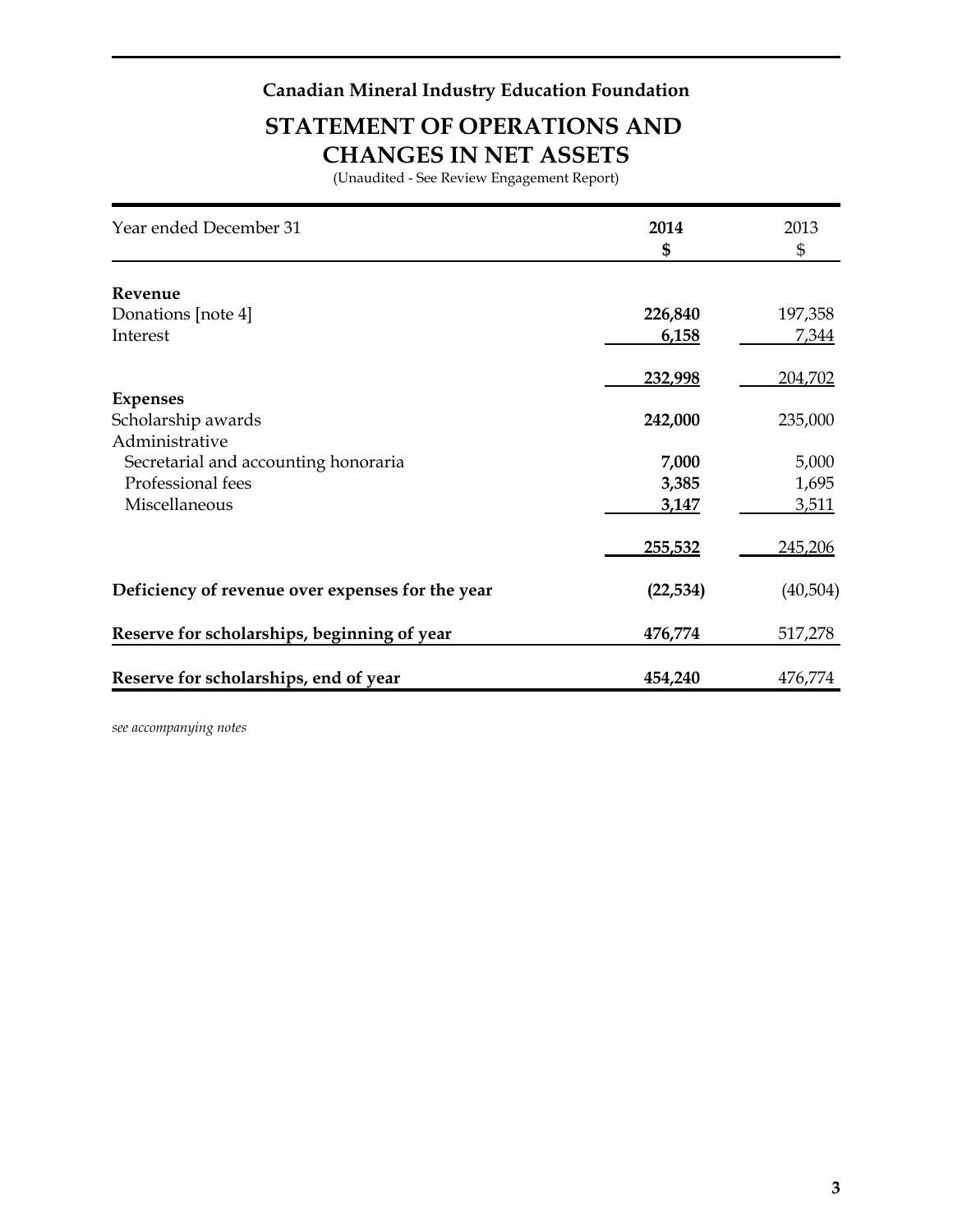## **STATEMENT OF CASH FLOWS**

(Unaudited - See Review Engagement Report)

| Year ended December 31                               | 2014<br>\$ | 2013<br>$\mathfrak{S}$ |
|------------------------------------------------------|------------|------------------------|
| Cash flows from operating activities                 |            |                        |
| Cash provided by donations                           | 226,840    | 197,358                |
| Cash provided by interest on bank savings accounts   | 1,997      | 1,952                  |
| Scholarship payments                                 | (242,000)  | (235,000)              |
| Administrative expense payments                      | (12,028)   | (10,709)               |
| Net cash provided by (used in) operating activities  | (25, 191)  | (46,399)               |
| Cash flows from investing activities                 |            |                        |
| Cash provided from maturing term investments         | 108,649    | 60,900                 |
| Purchase of term investments                         | (100,000)  |                        |
| Net cash provided by (used in) investing activities  | 8,649      | 60,900                 |
| Net increase (decrease) in cash and cash equivalents |            |                        |
| during the year                                      | (16, 542)  | 14,501                 |
| Cash and cash equivalents, beginning of year         | 278,206    | 263,705                |
| Cash and cash equivalents, end of year               | 261,664    | 278,206                |
|                                                      |            |                        |
| Cash and cash equivalents consist of:                |            |                        |
| Cash                                                 | 30,265     | 109,803                |
| Investment savings accounts                          | 231,399    | 168,403                |
|                                                      | 261,664    | 278,206                |

*see accompanying notes*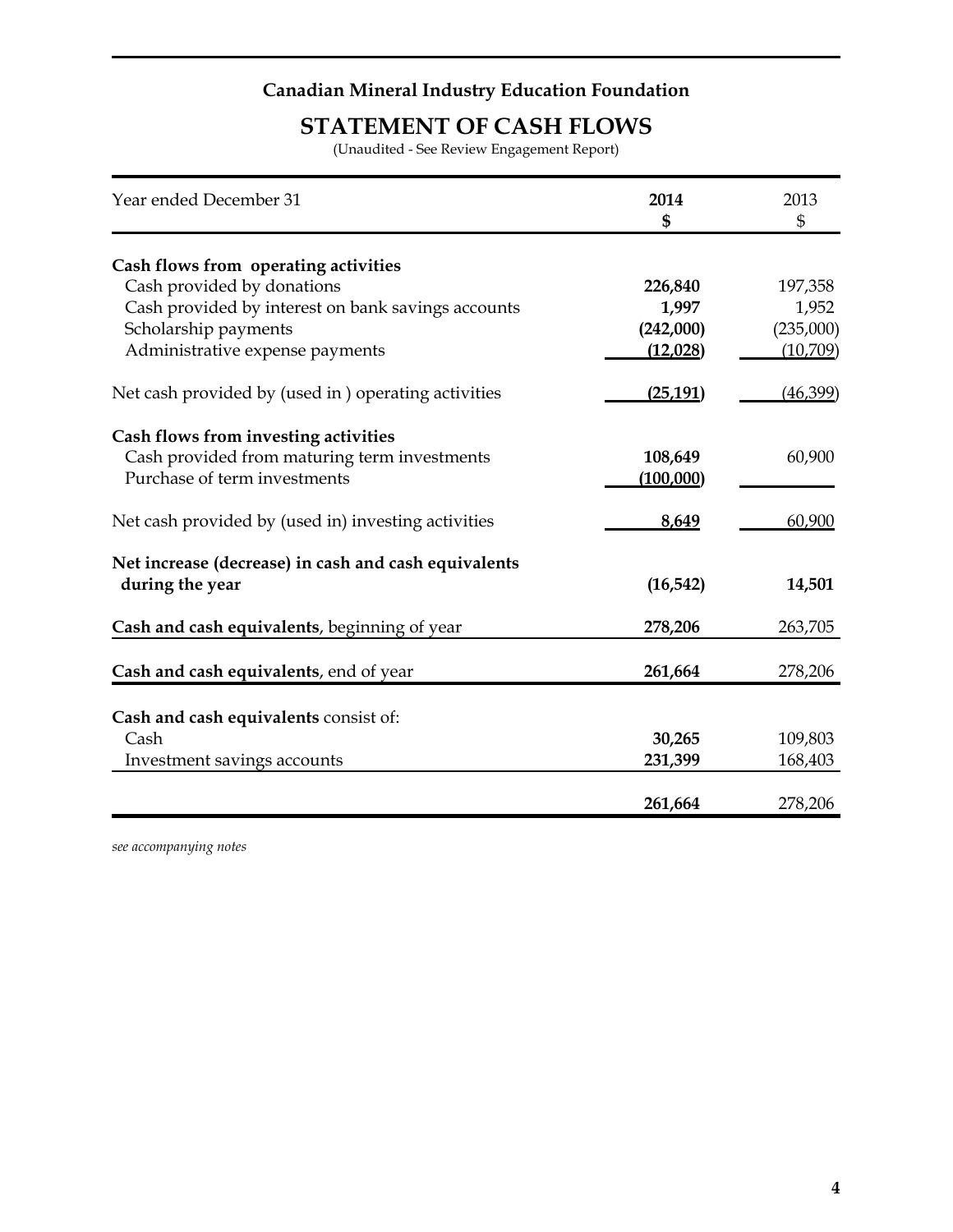### **NOTES TO FINANCIAL STATEMENTS**

(Unaudited - See Review Engagement Report)

December 31, 2014

#### **1. PURPOSE OF THE ORGANIZATION**

The Canadian Mineral Industry Education Foundation (the "Foundation") is a registered charitable organization whose primary purpose, by providing scholarships, is to encourage and assist students at universities in Canada enrolled in a discipline related to the mineral industry.

The Foundation was incorporated on May 11, 1970 under the Canada Corporations Act as a corporation without share capital. Effective October 16, 2014, the Foundation is continued under the Canada Not-for-profit Corporations Act.

The Foundation qualifies as a registered Canadian charity as defined in the Income Tax Act (Canada) and, as such, is exempt from income tax.

#### **2. SUMMARY OF SIGNIFICANT ACCOUNTING POLICIES**

These financial statements have been prepared by management in accordance with Canadian accounting standards for not-for-profit organizations.

#### **Revenue recognition**

The Foundation follows the deferral method of accounting for donations. Unrestricted donations are recorded as revenue in the year they are received. Restricted donations are recognized as revenue in the year in which the related expenses are incurred.

Investment income is recognized as revenue on an accrual basis.

#### **Scholarship awards**

The Foundation awards conditional scholarships to qualifying applicants covering a period of up to three years. The Reserve for Scholarships is considered to be adequate to provide for scholarships awarded but not yet unconditionally payable.

#### **Cash and cash equivalents**

Cash and cash equivalents consist of cash in bank and highly liquid short-term investments that are readily convertible to known amounts of cash on demand.

#### **Term investments**

Term investments consist of guaranteed investment certificates and are purchased on the assumption that they will be held to maturity and accordingly are recorded at cost plus accrued interest, calculated using the effective interest rate method. This approximates market value of the investments.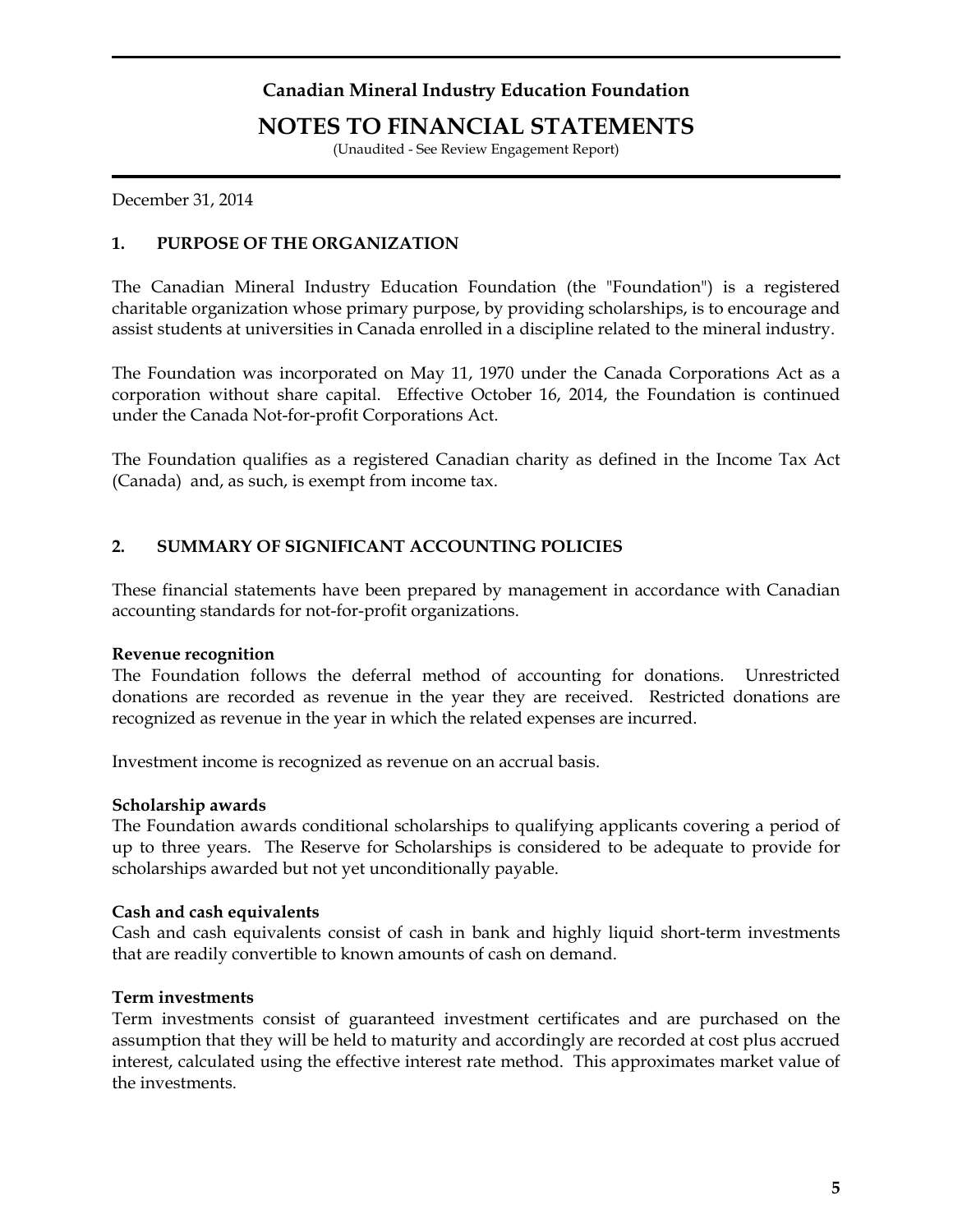### **NOTES TO FINANCIAL STATEMENTS**

(Unaudited - See Review Engagement Report)

December 31, 2014

#### **2. SUMMARY OF SIGNIFICANT ACCOUNTING POLICIES (continued)**

#### **Financial instruments**

The Foundation initially measures its financial assets and liabilities at fair value. The Foundation subsequently measures all its financial assets and liabilities at amortized cost.

Financial assets and liabilities measured at amortized cost include cash and cash equivalents, term investments and accounts payable and accrued liabilities.

#### *Impairment*

Financial assets measured at amortized cost are assessed for indicators of impairment. The amount of the write-down is recognized in revenue over expenses. When there is an indication of impairment, the carrying amount of the asset is reduced directly or through the use of an allowance account. The previously recognized impairment loss may be reversed to the extent of the improvement, directly or by adjusting the allowance account, provided it is no greater than the amount that would have been reported at the date of the reversal had the impairment not been recognized previously. The amount of the reversal is recognized in revenue over expenses.

#### **Use of estimates**

The preparation of the financial statements in conformity with Canadian accounting standards for not-for-profit organizations requires management to make estimates and assumptions that affect the reported amounts of assets and liabilities at the date of the financial statements and the reported amounts of revenues and expenses during the reporting period. Actual results could differ from the estimates.

#### **3. TERM INVESTMENTS**

|                                                                 | 2014<br>\$ | 2013<br>S         |
|-----------------------------------------------------------------|------------|-------------------|
| Guaranteed investment certificates<br>Province of Ontario bonds | 198,880    | 96,088<br>107,280 |
|                                                                 | 198,880    | 203,368           |

#### **4. DONATIONS**

Donors are eligible to be represented on the Board of Directors (the "Board"). During the year approximately 79% (2013 - 84%) of donations came from members who are represented on the Board, and 44% (2013 - 48%) came from one of said members.